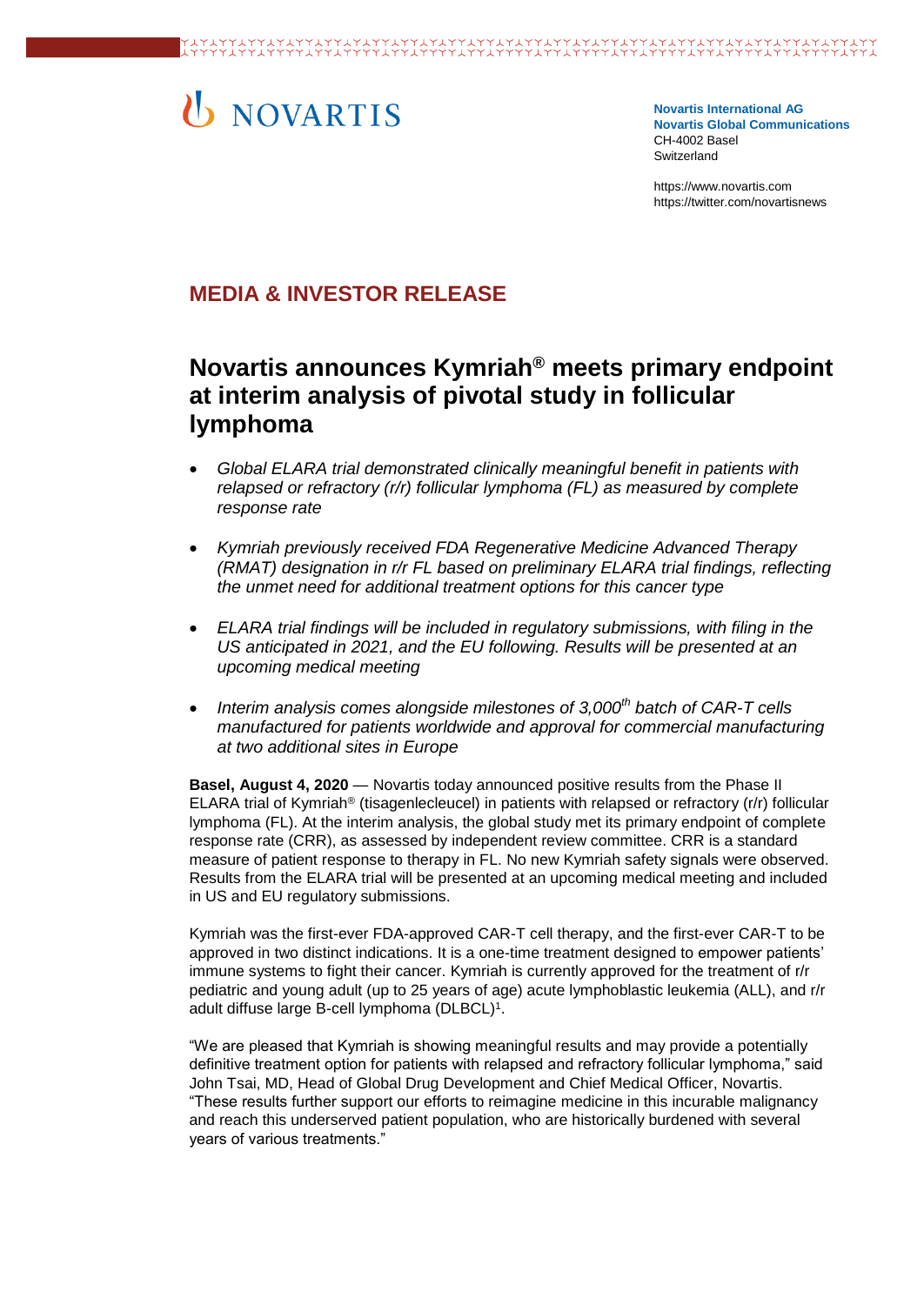Kymriah was developed in collaboration with the Perelman School of Medicine at the University of Pennsylvania, a strategic alliance between industry and academia, which was first-of-its-kind in CAR-T research and development.

Kymriah is currently approved for use in at least one indication in more than 25 countries and at more than 250 certified treatment centers, with the ambition for further expansion to help fulfill the ultimate goal of bringing CAR-T cell therapy to every patient in need. As Novartis prepares for the launch of a potential third indication for Kymriah, manufacturing capacity continues to ramp up. The Novartis global CAR-T manufacturing footprint spans seven facilities total, across four continents. This comprehensive, integrated footprint strengthens the flexibility, resilience and sustainability of the manufacturing and supply chain. With recent approvals from the European Medicines Agency (EMA), commercial manufacturing of Kymriah is now ongoing at the Novartis-owned facilities in Stein, Switzerland and Les Ulis, France, joining the Novartis-owned facility in Morris Plains, New Jersey, USA.

#### **About Follicular Lymphoma**

Follicular lymphoma, the second most common form of non-Hodgkin lymphoma (NHL), is an indolent lymphoma, and represents approximately 22% of NHL cases<sup>2,3</sup>. Despite new treatments that improve overall survival, FL is regarded as an incurable malignancy with a relapsing and remitting pattern<sup>4,5</sup>. Throughout the lifetime of a patient with relapsing FL, they may be exposed to a median of five lines of prior treatment, with an upper range of 12 lines6,7. Although patients in third or later line treatment for FL have multiple systemic therapies available, the efficacy of these regimens drops off rapidly in later lines<sup>5</sup>. Additionally, because of this relapsing and remitting pattern, patients who are refractory to treatment or quickly relapse may exhaust available treatment options<sup>5</sup>.

#### **About the ELARA trial**

ELARA is a Phase II, single-arm, multicenter, open-label trial investigating the efficacy and safety of Kymriah in adult patients with r/r FL. This international trial has enrolled patients from over 30 sites in 12 countries worldwide.

In Q2 2020, the FDA granted Regenerative Medicine Advanced Therapy (RMAT) designation to Kymriah in r/r FL, based on preliminary results from the ELARA trial. RMAT designation is intended to expedite the development and review of Kymriah as a regenerative therapy for this underserved patient population.

#### **About Novartis Commitment to Oncology Cell & Gene**

Novartis has a mission to reimagine medicine by bringing curative cell & gene therapies to patients worldwide. Novartis has a deep CAR-T pipeline and ongoing investment in manufacturing and supply chain process improvements. With active research underway to broaden the impact of cell therapy in oncology, Novartis is going deeper in hematological malignancies, reaching patients with other cancer types and evaluating next-generation CAR-T cell therapies that focus on new targets and utilize new technologies.

Novartis was the first pharmaceutical company to significantly invest in pioneering CAR-T research and initiate global CAR-T trials. Kymriah, the first approved CAR-T cell therapy, developed in collaboration with the Perelman School of Medicine at the University of Pennsylvania, is the foundation of Novartis' commitment to CAR-T cell therapy.

#### **Kymriah® (tisagenlecleucel) US Important Safety information**

Kymriah may cause side effects that are severe or life-threatening, such as Cytokine Release Syndrome (CRS) or Neurological Toxicities. Patients with CRS may experience symptoms including difficulty breathing, fever (100.4°F/38°C or higher), chills/shaking chills, severe nausea, vomiting and diarrhea, severe muscle or joint pain, very low blood pressure, or dizziness/lightheadedness. Patients may be admitted to the hospital for CRS and treated with other medications.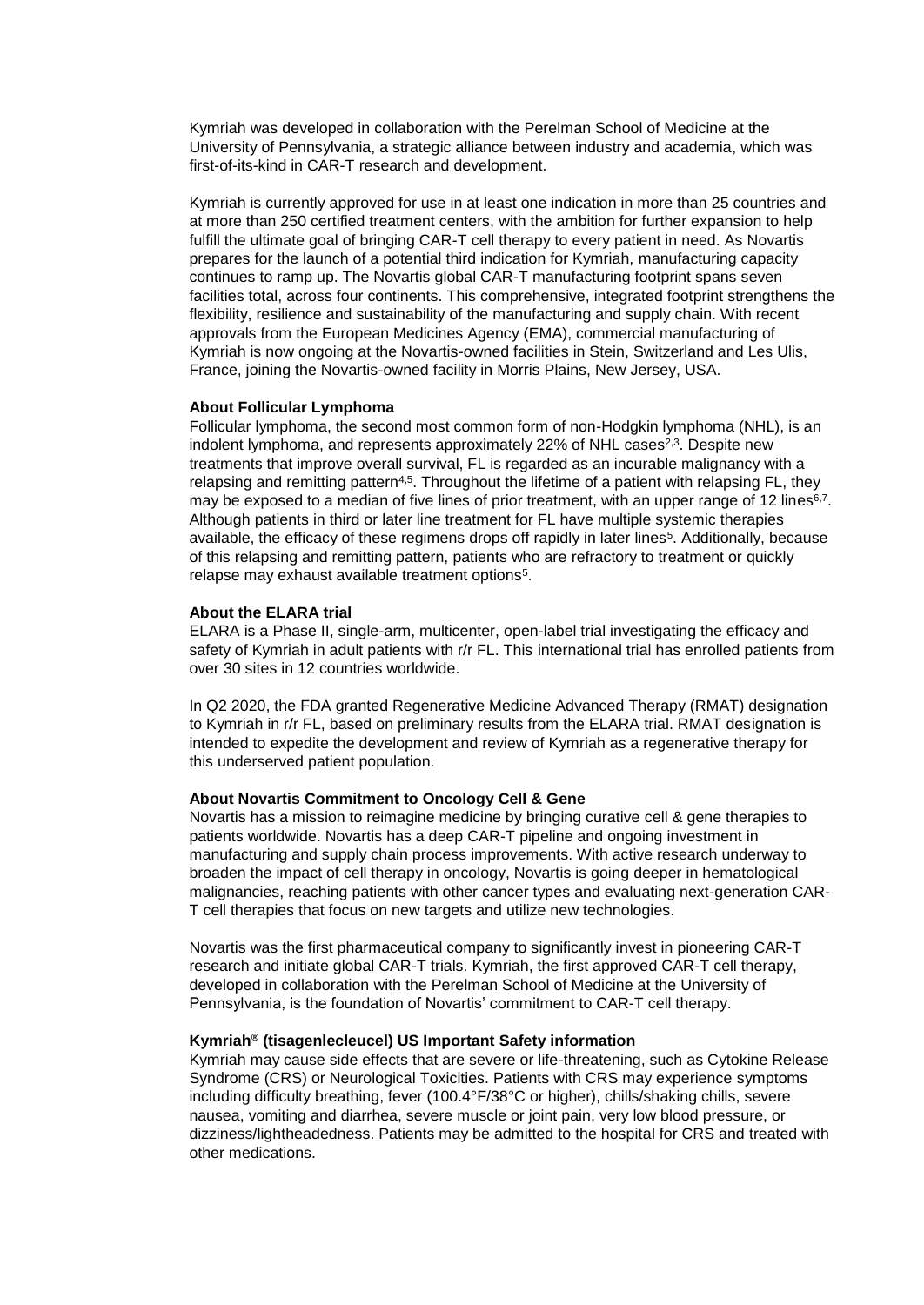Patients with neurological toxicities may experience symptoms such as altered or decreased consciousness, headaches, delirium, confusion, agitation, anxiety, seizures, difficulty speaking and understanding, or loss of balance. Patients should be advised to call their healthcare provider or get emergency help right away if they experience any of these signs and symptoms of CRS or neurological toxicities.

Because of the risk of CRS and neurological toxicities, Kymriah is only available through a restricted program under a Risk Evaluation and Mitigation Strategy (REMS) called Kymriah REMS.

Serious allergic reactions, including anaphylaxis, may occur after Kymriah infusion. Kymriah can increase the risk of life-threatening infections that may lead to death. Patients should be advised to tell their healthcare provider right away if they develop fever, chills, or any signs or symptoms of an infection.

Patients may experience prolonged low blood cell counts (cytopenia), where one or more types of blood cells (red blood cells, white blood cells, or platelets) are decreased. The patient's healthcare provider will do blood tests to check all of their blood cell counts after treatment with Kymriah. Patients should be advised to tell their healthcare provider right away if they get a fever, are feeling tired, or have bruising or bleeding.

Patients may experience hypogammaglobulinemia, a condition in which the level of immunoglobulins (antibodies) in the blood is low and the risk of infection is increased. It is expected that patients may develop hypogammaglobulinemia with Kymriah, and may need to receive immunoglobulin replacement for an indefinite amount of time following treatment with Kymriah. Patients should tell their healthcare provider about their treatment with Kymriah before receiving a live virus vaccine.

After treatment with Kymriah, patients will be monitored lifelong by their healthcare provider, as they may develop secondary cancers or recurrence of their cancer.

Patients should not drive, operate heavy machinery, or do other dangerous activities for eight weeks after receiving Kymriah because the treatment can cause temporary memory and coordination problems, including sleepiness, confusion, weakness, dizziness, and seizures.

Some of the most common side effects of Kymriah are difficulty breathing, fever (100.4°F/38°C or higher), chills/shaking chills, confusion, severe nausea, vomiting and diarrhea, severe muscle or joint pain, very low blood pressure, dizziness/lightheadedness, and headache. However, these are not all of the possible side effects of Kymriah. Patients should talk to their healthcare provider for medical advice about side effects.

Prior to a female patient starting treatment with Kymriah, their healthcare provider may do a pregnancy test. There is no information available for Kymriah use in pregnant or breastfeeding women. Therefore, Kymriah is not recommended for women who are pregnant or breast feeding. Patients should talk to their healthcare provider about birth control and pregnancy.

Patients should tell their healthcare provider about all the medicines they take, including prescription and over-the-counter medicines, vitamins, and herbal supplements.

After receiving Kymriah, patients should be advised that some commercial HIV tests may cause a false-positive test result. Patients should also be advised not to donate blood, organs, or tissues and cells for transplantation after receiving Kymriah.

**Please see the full Prescribing Information for Kymriah, including Boxed WARNING, and Medication Guide at [www.Kymriah.com](http://www.kymriah.com/)**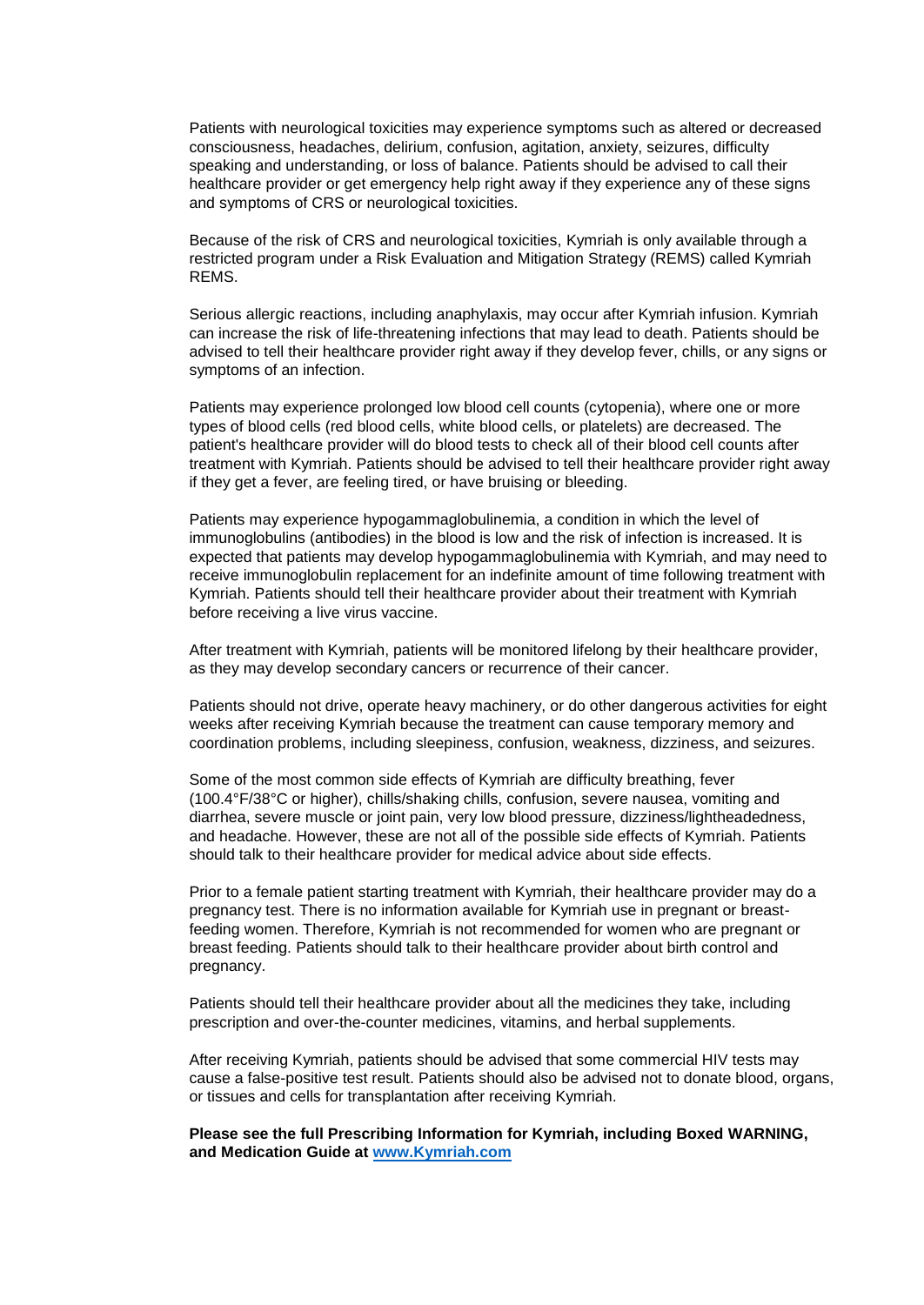#### **Disclaimer**

This press release contains forward-looking statements within the meaning of the United States Private Securities Litigation Reform Act of 1995. Forward-looking statements can generally be identified by words such as "potential," "can," "will," "plan," "may," "could," "would," "expect," "anticipate," "seek," "look forward," "believe," "committed," "investigational," "pipeline," "launch," or similar terms, or by express or implied discussions regarding potential marketing approvals, new indications or labeling for the investigational or approved products described in this press release, or regarding potential future revenues from such products. You should not place undue reliance on these statements. Such forward-looking statements are based on our current beliefs and expectations regarding future events, and are subject to significant known and unknown risks and uncertainties. Should one or more of these risks or uncertainties materialize, or should underlying assumptions prove incorrect, actual results may vary materially from those set forth in the forward-looking statements. There can be no guarantee that the investigational or approved products described in this press release will be submitted or approved for sale or for any additional indications or labeling in any market, or at any particular time. Nor can there be any guarantee that such products will be commercially successful in the future. In particular, our expectations regarding such products could be affected by, among other things, the uncertainties inherent in research and development, including clinical trial results and additional analysis of existing clinical data; regulatory actions or delays or government regulation generally; global trends toward health care cost containment, including government, payor and general public pricing and reimbursement pressures and requirements for increased pricing transparency; our ability to obtain or maintain proprietary intellectual property protection; the particular prescribing preferences of physicians and patients; general political, economic and business conditions, including the effects of and efforts to mitigate pandemic diseases such as COVID-19; safety, quality, data integrity or manufacturing issues; potential or actual data security and data privacy breaches, or disruptions of our information technology systems, and other risks and factors referred to in Novartis AG's current Form 20-F on file with the US Securities and Exchange Commission. Novartis is providing the information in this press release as of this date and does not undertake any obligation to update any forward-looking statements contained in this press release as a result of new information, future events or otherwise.

#### **About Novartis**

Novartis is reimagining medicine to improve and extend people's lives. As a leading global medicines company, we use innovative science and digital technologies to create transformative treatments in areas of great medical need. In our quest to find new medicines, we consistently rank among the world's top companies investing in research and development. Novartis products reach nearly 800 million people globally and we are finding innovative ways to expand access to our latest treatments. About 109,000 people of more than 140 nationalities work at Novartis around the world. Find out more at [https://www.novartis.com](https://www.novartis.com/)

Novartis is on Twitter. Sign up to follow @Novartis at **<https://twitter.com/novartisnews>** For Novartis multimedia content, please visit **https:/[/www.novartis.com/news/media-library](http://www.novartis.com/news/media-library)** For questions about the site or required registration, please contact [media.relations@novartis.com](mailto:media.relations@novartis.com)

#### **References**

- 1. Kymriah Prescribing Information.
- 2. The Non-Hodgkin's Lymphoma Classification Project. *Blood.* 1997;89:3909–3918.
- 3. Anderson J., et al. Epidemiology of the non-Hodgkin's lymphomas: distributions of the major subtypes differ by geographic locations. Non-Hodgkin's Lymphoma Classification Project. *Ann Oncol.* 1998;9(7):7;17–720.
- 4. Wudhikarn, K., et al. Comparative effectiveness research in follicular lymphoma: current and future perspectives and challenges. *J Comp Eff Res.* 2014.
- 5. Sutamtewagul, G. & Link, B.K. Novel treatment approaches and future perspectives in follicular lymphoma. *Ther Adv Hematol.* 2019;10:1–20.
- 6. Data on File, Novartis, 2020.
- 7. Schuster, S., et al. Chimeric antigen receptor T cells in refractory B-cell lymphomas. *NEJM.* 2017;377(26):2545– 2554.